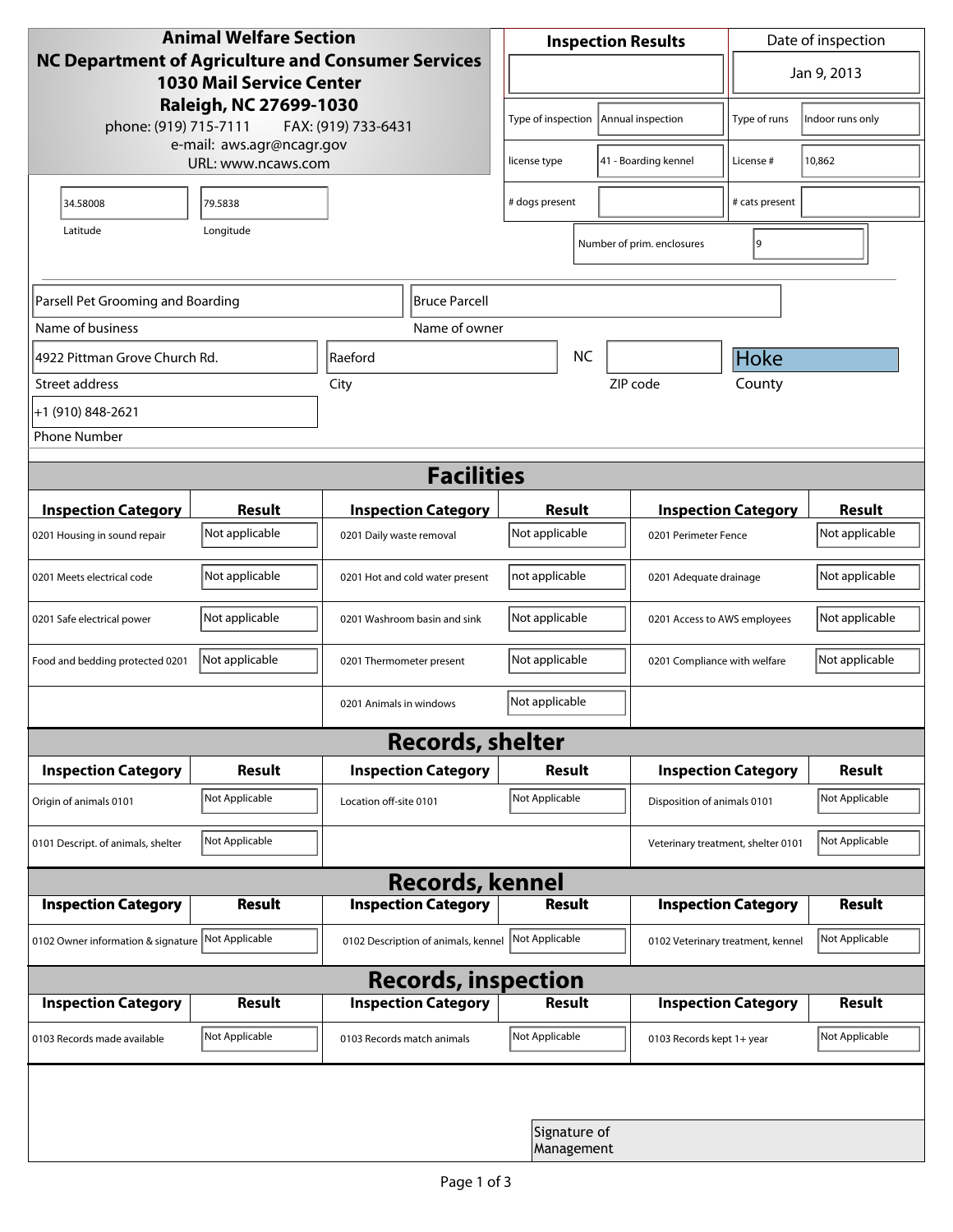| <b>Animal Welfare Section, NCDA&amp;CS</b>                  |                                 |                                    | Date of inspection<br><b>Inspection Results</b> |                                         |  |                |  |
|-------------------------------------------------------------|---------------------------------|------------------------------------|-------------------------------------------------|-----------------------------------------|--|----------------|--|
| Inspection Report, continued                                |                                 |                                    |                                                 | $\blacktriangledown$                    |  | Jan 9, 2013    |  |
|                                                             |                                 |                                    |                                                 |                                         |  | <b>NC</b>      |  |
|                                                             | Parsell Pet Grooming and Boardi | <b>Bruce Parcell</b>               |                                                 | Raeford                                 |  |                |  |
| <b>Indoor facilities</b>                                    |                                 |                                    |                                                 |                                         |  |                |  |
| <b>Inspection Category</b>                                  | Result                          | <b>Inspection Category</b>         | Result                                          | <b>Inspection Category</b>              |  | <b>Result</b>  |  |
| 0202 Ambient temperature, indoor                            | Not Applicable                  | 0202 Ventilation, indoor           | Not Applicable                                  | Not Applicable<br>0202 Lighting, indoor |  |                |  |
| 0202 Imperv./Sanitary surf., indoor                         | Not Applicable                  | 0202 Drainage, indoor              | Not Applicable                                  |                                         |  |                |  |
| <b>Outdoor facilities</b>                                   |                                 |                                    |                                                 |                                         |  |                |  |
| <b>Inspection Category</b>                                  | Result                          | <b>Inspection Category</b>         | Result                                          | <b>Inspection Category</b>              |  | <b>Result</b>  |  |
| 0203 Impervious surfaces, outdoor                           | Not Applicable                  | 0203 Housing, 1 per animal         | Not Applicable                                  | 0203 Protection from elements           |  | Not Applicable |  |
| 0203 Owner advised, outdoor                                 | Not Applicable                  | 0203 Drainage, outdoor             | Not Applicable                                  |                                         |  |                |  |
| <b>Primary enclosures</b>                                   |                                 |                                    |                                                 |                                         |  |                |  |
| <b>Inspection Category</b>                                  | Result                          | <b>Inspection Category</b>         | Result                                          | <b>Inspection Category</b>              |  | Result         |  |
| 0204 Drainage prev. cross contam.                           | Not Applicable                  | 0204 Fence height >= 5 feet        | Not Applicable                                  | 0204 1:10 ratio, person: human          |  | Not Applicable |  |
| 0204 Surf. impervious to moisture                           | Not Applicable                  | 0204 Enclosure is escape proof     | Not Applicable                                  | 0204 Cats, $>=$ 4 sq. ft. / adult       |  | Not Applicable |  |
| 0204 Prevent contact with wood                              | Not Applicable                  | 0204 Solid resting surface         | Not Applicable                                  | 0204 Cats, <= 12 / enclosure            |  | Not Applicable |  |
| 0204 Enclosures in sound repair                             | Not Applicable                  | 0204 Cats, raised resting surface  | Not Applicable                                  | 0204 Cats, 1 litter pan / 3 adults      |  | Not Applicable |  |
| 0204 Size of enclosure                                      | Not Applicable                  | 0204 Dogs, supervision if > 4      | Not Applicable                                  |                                         |  |                |  |
|                                                             |                                 | <b>Feeding</b>                     |                                                 |                                         |  |                |  |
| <b>Inspection Category</b>                                  | Result                          | <b>Inspection Category</b>         | Result                                          | <b>Inspection Category</b>              |  | <b>Result</b>  |  |
| 0205 Feeding, 1x / day, adult                               | Not Applicable                  | 0205 Feeding, 1 bowl / adult       | Not Applicable                                  | 0205 Feeding, commercial food           |  | Not Applicable |  |
| 0205 Feeding, bowl in good repair                           | Not Applicable                  | 0205 Feeding, quality food         | Not Applicable                                  | 0205 Feeding, bowl is protected         |  | Not Applicable |  |
| 0205 Feeding, 2x / day, young                               | Not Applicable                  |                                    |                                                 |                                         |  |                |  |
|                                                             |                                 | <b>Watering</b>                    |                                                 |                                         |  |                |  |
| <b>Inspection Category</b>                                  | Result                          | <b>Inspection Category</b>         | Result                                          |                                         |  |                |  |
| 0206 Watering, continuous access                            | Not Applicable                  | 0206 Watering, bowl in good repair | Acceptable                                      |                                         |  |                |  |
| <b>Sanitation/Employees/Classification &amp; Separation</b> |                                 |                                    |                                                 |                                         |  |                |  |
| <b>Inspection Category</b>                                  | Result                          | <b>Inspection Category</b>         | Result                                          | <b>Inspection Category</b>              |  | Result         |  |
| 0207 Waste removal 2x / day                                 | Not Applicable                  | 0207 Grounds overgrown             | Not Applicable                                  | 0207 Young given social interact.       |  | Not Applicable |  |
| 0207 Animals removed while clean                            | Not Applicable                  | 0207 Pest Control                  | Not Applicable                                  | 0207 Species separated                  |  | Not Applicable |  |
| Signature of<br>Management                                  |                                 |                                    |                                                 |                                         |  |                |  |